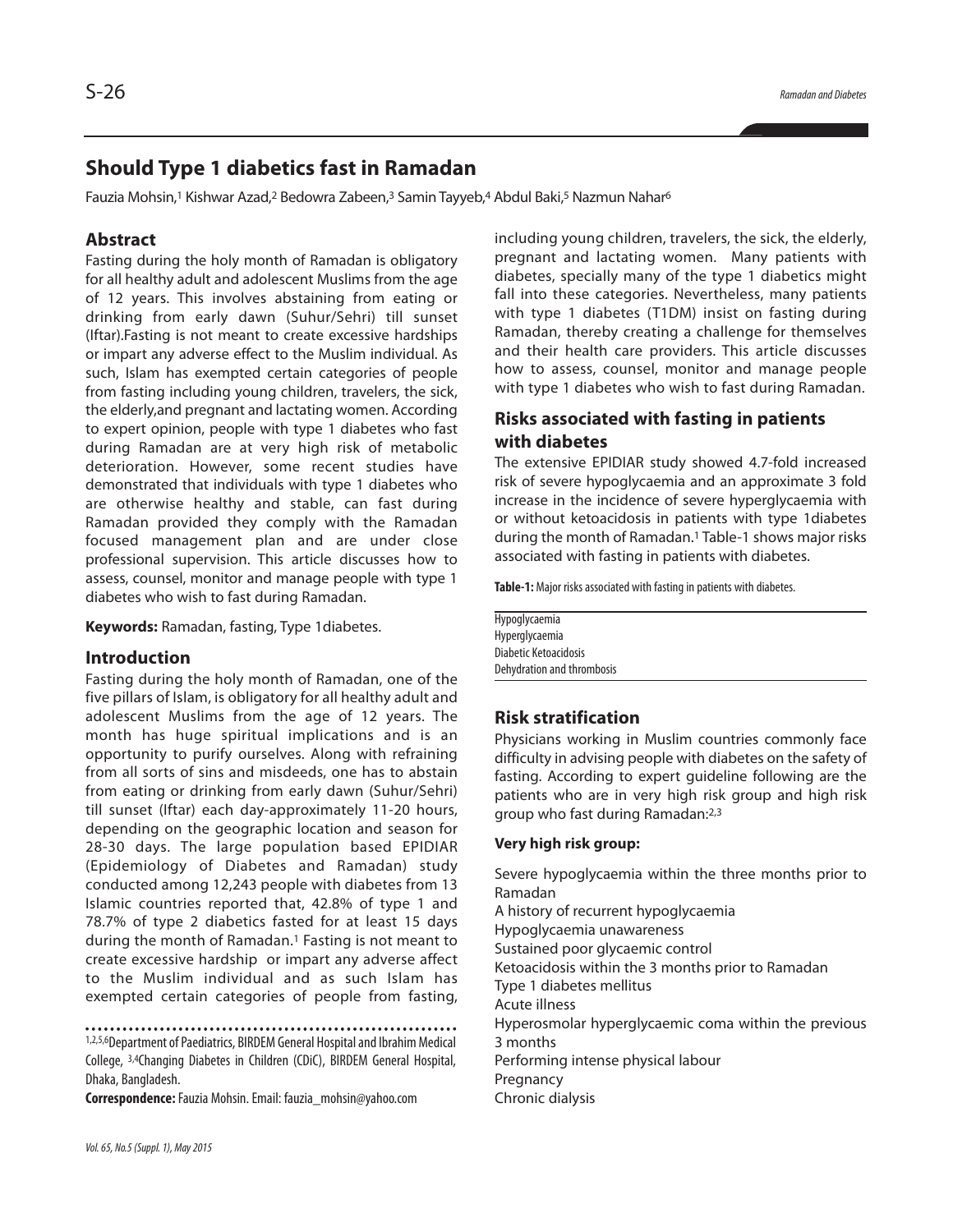#### **High risk group:**

Moderate hyperglycaemia Renal insufficiency Advanced macrovascular complications Patient living alone and treated with insulin Aged people with ill health

# **Patients receiving treatment with drugs that may affect mentation**

Fasting is a spiritual issue for which patients make their own decision after receiving appropriate advice from religious teachings and from health care providers but it has been emphasized that all brittle type 1 diabetic patients should be strongly advised not to fast. Fasting at Ramadan carries a very high risk of adverse effect for people with type1 diabetes. This is further exacerbated if they have any of the above mentioned risk factors. In addition, the risk is also very high in patients who have limited access to medical supervision and those who do not comply with medical advice.

# **Can people with type 1 diabetes fast during Ramadan?**

Many people with type 1 diabetes wish to observe fasts in Ramadan. The potential risks and the risk stratification in diabetic patients who fast during Ramadan have already been described. During the past few decades, there have

**Table-2:** Clinical trials of Ramadan fasting in patients with type1 diabetes.

Table-3: Very high risk Type 1 diabetics, who should be discouraged to fast.

| All brittle type 1 diabetics                                                           |  |  |  |  |  |
|----------------------------------------------------------------------------------------|--|--|--|--|--|
| Poorly controlled type 1 diabetics                                                     |  |  |  |  |  |
| Patients not complying with diabetic regimens for diet, drug, daily activity and blood |  |  |  |  |  |
| glucose monitoring                                                                     |  |  |  |  |  |
| Type 1 diabetics with serious complications                                            |  |  |  |  |  |
| Patient with severe hypoglycaemia within the three months prior to Ramadan             |  |  |  |  |  |
| A history of recurrent hypoglycaemia                                                   |  |  |  |  |  |
| Hypoglycaemia unawareness                                                              |  |  |  |  |  |
| Ketoacidosis within the 3 months prior to Ramadan                                      |  |  |  |  |  |
| Patients with a history of two or more episodes of hypoglycaemia and/or                |  |  |  |  |  |
| hyperglycaemia during Ramadan                                                          |  |  |  |  |  |
| Pregnant diabetics                                                                     |  |  |  |  |  |
| Elderly patients with any degree of alertness problems                                 |  |  |  |  |  |

been studies on Ramadan fasting in patients with type 1 diabetes. Some recent studies have demonstrated that with proper education, appropriate adjustment of insulin, diet and daily activities, type 1 diabetes patients, including adolescents with type 1 diabetes, can fast during Ramadan, provided they do regular selfmonitoring and are under close professional supervision.<sup>4-10</sup> This is only applicable to patients who are otherwise healthy and stable. In most of those studies, there were no significant short term parameter changes (eg. body weight, HbA1c, fasting lipid profile) and major complications like severe hypoglycaemia, DKA. The Clinical trials of Ramadan fasting in patients with type 1

| Authors/year/<br>study design       | No. of<br>patients       | Mean age<br>(Range) | <b>Duration of</b><br>fasting | <b>Insulin</b><br>type                                        |
|-------------------------------------|--------------------------|---------------------|-------------------------------|---------------------------------------------------------------|
|                                     |                          |                     |                               |                                                               |
| Prospective,<br>observational       |                          | $(11-18)$ year      | (20 patients)                 | Conventional twice daily regimen with actrapid and insulatard |
| Al-Khawari et al, <sup>5</sup> 2010 | 22                       | 13.9                | $>13$ days(18 patients)       | Glargine and Aspart                                           |
| Prospective,<br>observational       |                          | (9-18) year         |                               | vs intermediate and short acting insulin                      |
| AlAlwan et al, <sup>6</sup> 2010    | 20 (12 in fasting group, | 12.4                | Full month (all patients,     | Multiple daily insulin injections                             |
| Prospective, case control           | 8 in non fasting group)  | $(8-14)$ year       | except 1)                     |                                                               |
| Khairullah et al. <sup>7</sup> 2008 | 9                        | ΝA                  | <b>Full month</b>             | Glargine and lispro or aspart (6:4 ratio)                     |
| Prospective                         |                          |                     |                               |                                                               |
| <b>Observational</b>                |                          |                     |                               |                                                               |
| Kassem et al, 8 2005                | 17                       | 18.8                | <b>Full month</b>             | Ultralente and regular(7:3 ratio)                             |
| Prospective,                        |                          |                     |                               |                                                               |
| <b>Observational</b>                |                          |                     |                               |                                                               |
| Kadiri et al, 9 2001                | 64                       | 31.8                | 2 wk                          | NPH and lispro vs                                             |
| Open label, crossover, comparative  |                          |                     |                               | NPH and regular                                               |
| Salman et al, <sup>10</sup> 1992    | 21                       | 11.5                | 7 days to full month          | Actrapid and NPH                                              |
| Obsevational                        |                          | (9-14) year         |                               |                                                               |

NA=not available.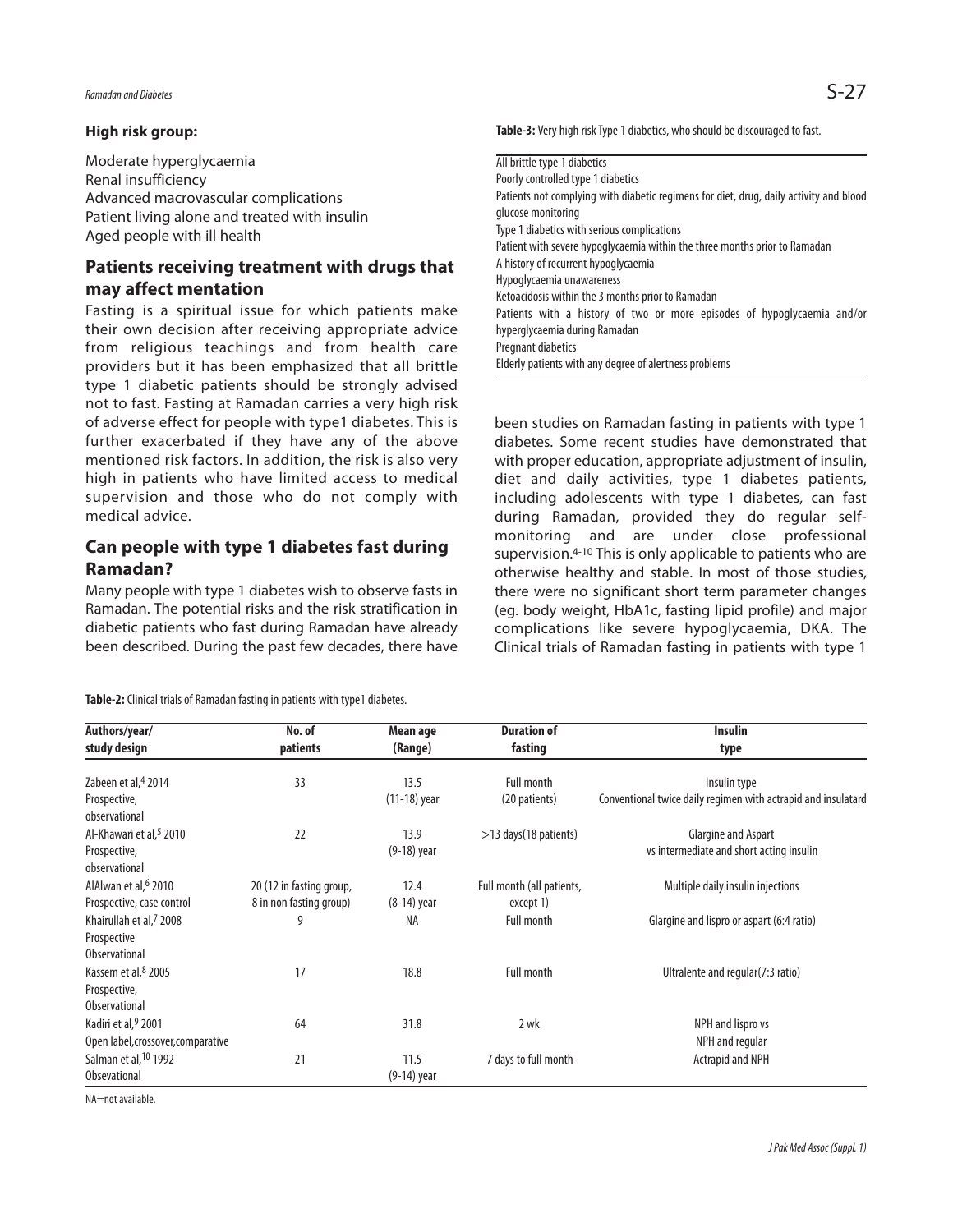diabetes are described in brief in Table-2. Table-3 provides pragmatic guidance as to how risk stratification can be done in people with type 1 diabetes.

Type 1 diabetics who wish to fast during Ramadan and do not have the aforementioned criteria, who are otherwise healthy and stable, comply well with medical advice and under close medical supervision can be allowed to fast.

### **Recommendations**

Health care providers commonly face the difficulty in advising patients with diabetes on dietary, drug regimens and overall care during the month of Ramadan.

Following recommendations are made for type 1 diabetics who wish to fast during Ramadan: 2,11

#### **A. Organizational issues:**

The management of diabetes during Ramadan fasting should be considered well in advance of the holy month. Diabetes care providers should have comprehensive strategy as well as clear understanding of the religious ruling on fasting to give their advice with confidence. Leaflets, posters, booklets etc containing information and advice about Ramadan fasting should be available for patients well before the start of Ramadan.

#### **B. Individualization:**

Management plan must be individualized for each patient according to need.

#### **C. Pre-Ramadan Medical Assessment:**

This should be undertaken 1-2 months before the fasting month starts.

1. Physical status, weight, blood pressure, glycaemic and lipid control should be assessed.

3. Patient should be assessed for acute and chronic complications, and individual risk stratification should be done.

#### **D. Ramadan focused Patient Education:**

Patients with type 1 diabetes who are fit for fasting and wish to fast should receive education regarding the following:

1. Self monitoring of blood glucose at home.

2. Focus on the causation, early recognition and emergency management of hypoglycaemia, hyperglycaemia, dehydration and impending DKA.

3. Meal planning and dietary advice.

4. Timing and intensity of physical activity.

5. Adherence to therapy.

#### **E. Diet and nutrition:**

1. People should maintain a healthy and balanced diet during Ramadan. Ingestion of large amount of foods rich in carbohydrate and fat, specially during Iftar should be avoided.

2. Meal at Suhur should contain complex carbohydrate (eg. rice, chapati) that delays digestion and absorption which should be taken as late as possible.

3. Inclusion of fruits, vegetables, lentils, yogurt, whole cereal made food items.

4. Fluid intake (sugar free) should be increased at Iftar and during nonfasting hours.

#### **F. Exercise and physical activity:**

1. Normal level of physical activity should be maintained.

2. Rigorous exercise during fasting hours should be avoided.

3. Tarawih prayer can be considered as part of daily exercise programme.

## **G. Checking glycaemic status:**

1. Checking blood glucose through finger prick does not invalidate fasting state. Frequent home blood glucose monitoring should be performed to adjust the insulin dose and prevent any hypoglycaemia and postprandial hyperglycaemia.

2. Urine should be checked for ketones if blood glucose is high (>270 mg/dl).

## **H. Breaking the fasting:**

1. Patient should break the fast if blood sugar level is low (<less than 72 mg/dl) or patient experiences signs/symptoms of hypoglycaemia and if blood glucose level is >300 mg/dl.

2. Patient should avoid fasting on sick days.

#### **I. Insulin regimens for Type 1 diabetic patients:**

It is fundamental to adjust the insulin regimen for good glycaemic control during Ramadan fasting. Use of insulin lispro instead of soluble insulin as the short-acting component has shown to reduce hypoglycaemia and improve postprandial glycaemic excursions. <sup>9</sup> Insulin aspart can also be recommended for this purpose. Use of longacting synthetic analogue (e.g. insulin glargine or insulin